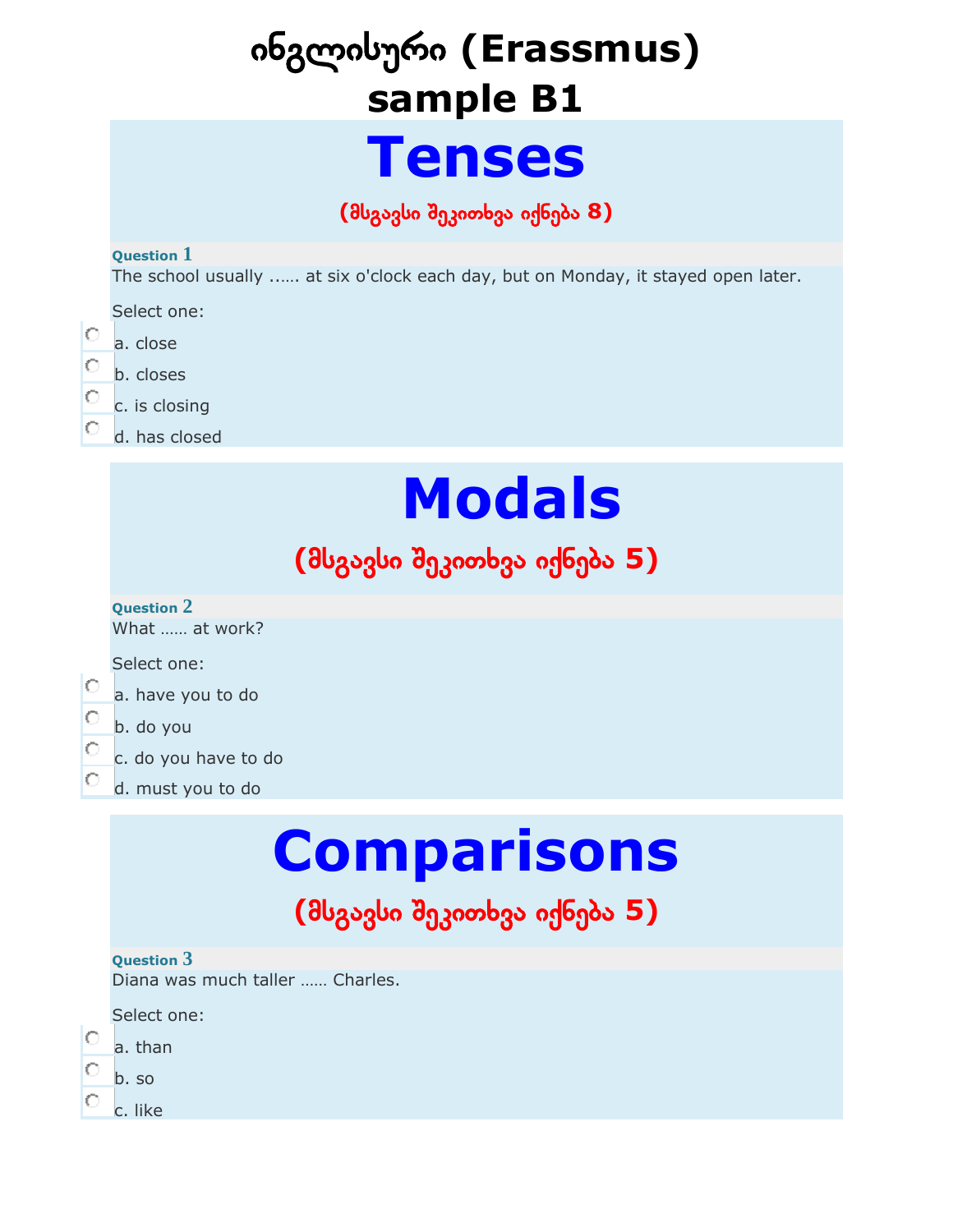| Ω                                                                                                       | d. as  |  |  |  |  |
|---------------------------------------------------------------------------------------------------------|--------|--|--|--|--|
| <b>Articles</b><br>(მსგავსი შეკითხვა იქნება 2)<br><b>Question 4</b><br>Is there  supermarket near here? |        |  |  |  |  |
|                                                                                                         |        |  |  |  |  |
| $\circ$                                                                                                 | a. the |  |  |  |  |
| О                                                                                                       | b. a   |  |  |  |  |
| $\circ$                                                                                                 | c. an  |  |  |  |  |
| 0.                                                                                                      | $d -$  |  |  |  |  |
|                                                                                                         | п      |  |  |  |  |

## Infinitive and –ing form **(**მსგავსი შეკითხვა იქნება **2)**

#### **Question 5**

I feel like … out tonight. What about you?

Select one:

Ö a. to go b. going Ō c. to going d. we go

# **Phrasal verbs**

## **(**მსგავსი შეკითხვა იქნება **3)**

#### **Question 6**

Be careful when you get … the bus.

Select one:

- $\circ$ a. with
- Ċ b. up
- c. off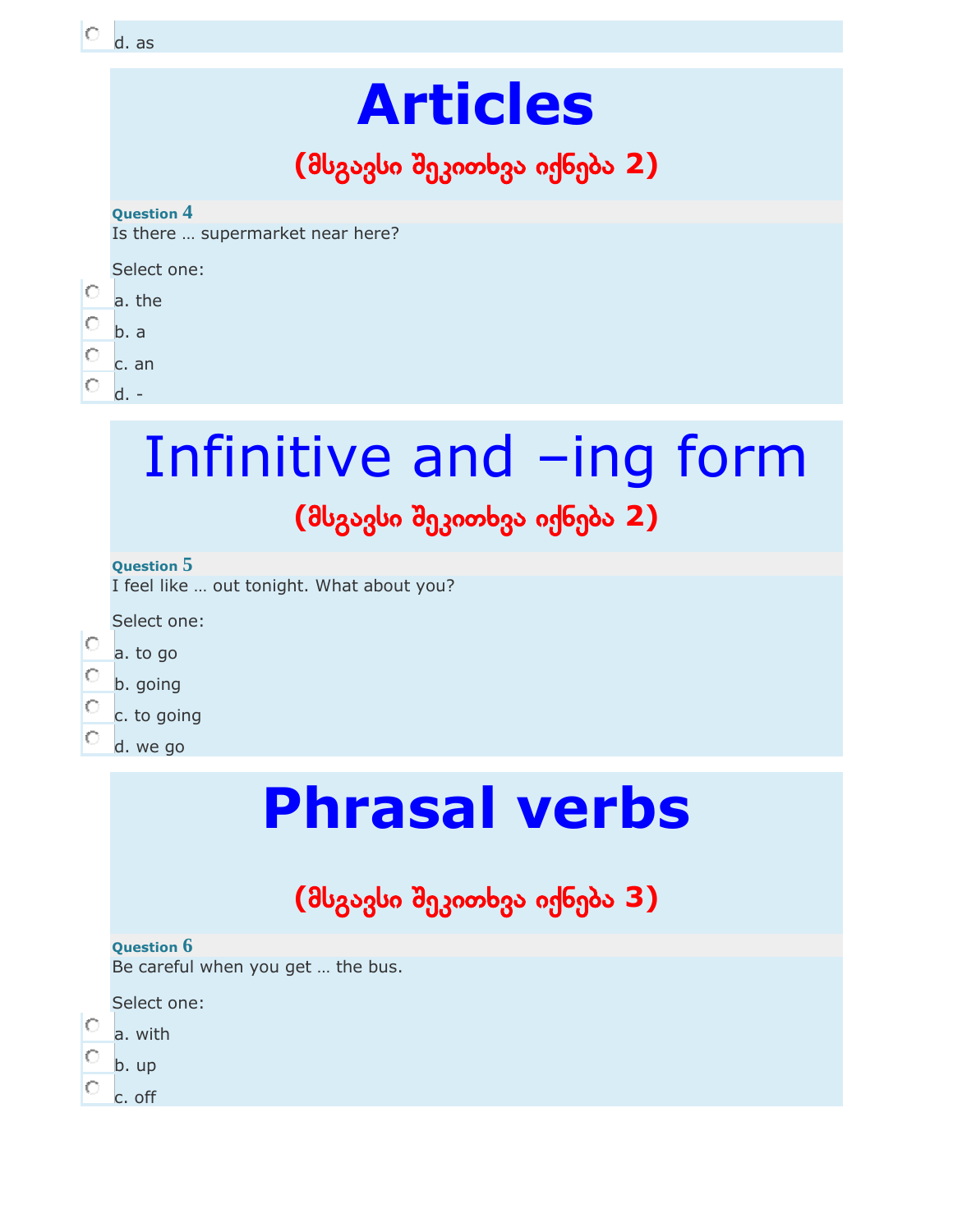| d. back |  |     |
|---------|--|-----|
|         |  |     |
|         |  | Cho |

### **cose the correct word (form) (**მსგავსი შეკითხვა იქნება **7)**

#### **Question 7**

I was when the plane landed.

Select one:

- O a. excite
- b. exciting
- O c. excited

О

d. excitement

### **Choose the correct word. (**მსგავსი შეკითხვა იქნება **8)**

#### **Question 8**

A lot of people are still dying of

Select one:

- O a. erosion
- O b. imagination
- O c. starvation
	- d. habitat

### **Choose the correct synonym of the underlined word.**

**(**მსგავსი შეკითხვა იქნება **5)**

#### **Question 9**

She looks as pretty as a picture.

Select one:

- a. beautiful
- 0. b. witty
- О c. vain
- О d. ugly

**(**ტექსტთან დაკავშირებით იქნება **5** შეკითხვა**)**

#### $\vert$ c